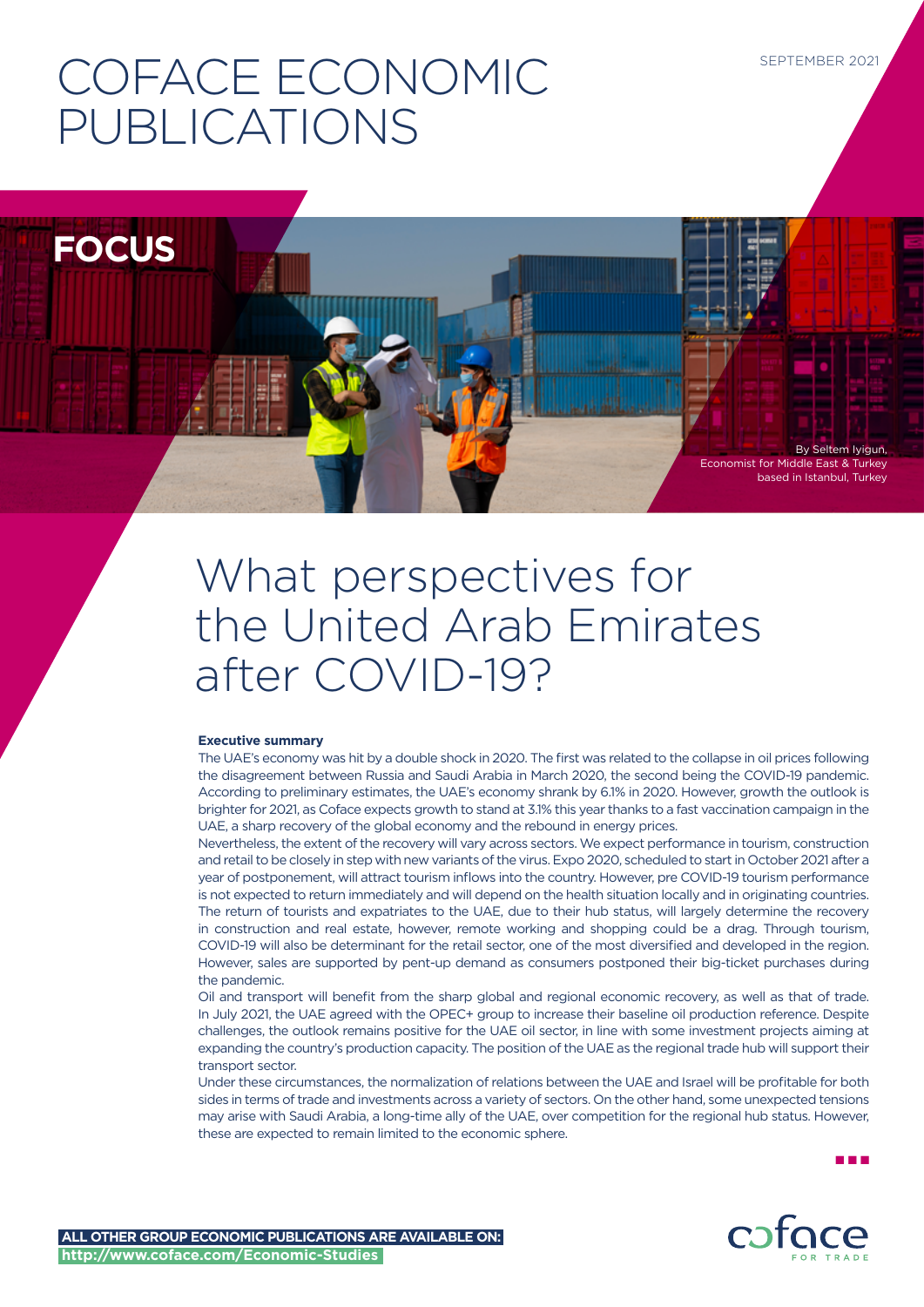## I - A sustainable recovery after COVID-19?

## Tourism, construction and retail dependent on the pandemic's evolution…

The UAE's economy was hit by a double shock in 2020 like the rest of the region's oil exporters: the oil shock and the COVID-19 pandemic. Following the oil price war between Saudi Arabia and Russia in March 2020, oil prices fell as low as USD 20 per barrel, from around USD 70 at the beginning of the year. According to preliminary estimates, the UAE's economy shrank by 6.1% in 2020, in line with the contraction of the global economy due to the COVID-19 pandemic. The non-oil economy contracted by 6.2%, with accommodation and food services declining by 23.6%, wholesale and retail trade by 13%, and construction by 10.4%. However, growth perspectives are brighter for 2021 due to several reasons: the base effect, higher oil prices, the high rate in local vaccination and the faster-than-expected recovery of the global economy. Coface expects UAE growth to stand at 3.1% in 2021. Indeed, the country has one of the world's highest COVID-19 vaccination rate. By the end of June 2021, the country had administrated over 15.7 million vaccine doses, reaching the rate of 159 doses per 100 people. All seems on track to reach 100% of all eligible age groups vaccinated by the end of 2021. Consequently, authorities have been able to gradually ease COVID-19 restrictions, fuelling business activity, while many other developed, emerging and developing countries have been struggling to vaccinate their population **(Chart 1)**.

**CHART 1**



**<sup>0</sup>** *Source: Fitch Solutions, Coface*

**<sup>15</sup> CHART 2 Tourism revenues in the UAE**



GDP growth (%, RHS)

#### Tourism, first in line with the recovery, but also facing COVID-19

The first impact of this quick vaccine rollout and lifting of pandemic-related restrictions will be felt in the tourism sector, which accounted for 7-8% of GDP in 2019. Due to COVID-19, international arrivals in the UAE are estimated to have collapsed by around 70%, from 28 million in 2019 to 8.5 million in 2020. In 2020, Dubai hosted 5.5 million visitors, a fall by a third from 2019. Thanks to the vaccine rollout, authorities have allowed hotels to operate at full capacity since 17 May. This should allow the emirate to maximize the Dubai Expo, a much anticipated six-month long event scheduled to start in October 2021, after a year of postponement. Around 35% of total tourist arrivals in the UAE are from Asia Pacific, 27% from Europe and 26% from the Middle East. Once these key source markets reopen and visitors are vaccinated, the tourism sector will rebound. However, pre COVID-19 performance is not expected to return immediately. The vaccine rollout and quick reopening of hotels and restaurants will help the UAE be an outperformer in the MENA region in terms of tourism arrivals. However, the 12 million tourists expected in 2021 will be below pre-crisis levels, generating tourism revenues of USD 15 billion compared with USD 35 billion in 2019. In the first two months of 2021, Dubai hosted only 810,000 international visitors compared with 3.27 million a year earlier. Hotel occupancy levels were at 60% compared with 81% in 2020 according to a JLL report (the UAE real estate market research, Q1 2021). The recovery in the sector will follow the pace of vaccination in originating countries, travel restrictions (such as the temporary suspension of passenger flights from India) and persistent health risks across the world. Moreover, the federal authorities' decision to implement fiscal discipline by cutting expenditure by 5.3% in 2021 (Dubai's budget foresees a 14% cut in headline expenditure, including a decline of 35% in capex and 12.4% in administrative costs) will weigh on the completion of new projects in the tourism and hospitality sector. More than 150 hotel projects are in the pipeline with over 50,000 rooms under development in the country, according to Fitch Solutions **(Chart 2)**.

#### Construction and real estate are hoping for the return of tourists (Dubai Expo) and expatriates

This fiscal discipline will thus contribute to the slow recovery in real estate and construction, which contracted in 2020. In the first quarter of 2021, average sales prices and rental rates in Dubai were still down by 5% and 10% from a year earlier, respectively, as per the JLL real estate market research in Q1 2021. In Abu Dhabi, average sales prices seem to have stabilized in the first quarter of 2021, while average rental rates were still 3.5% below their level in 2020. Nevertheless, the UAE remain an attractive hub thanks to their **6** political stability and business-friendly environment. The authorities have recently allowed 100% foreign **4** ownership of local companies to encourage foreign **2** direct investments (USD 11 billion in 2020) and implemented new initiatives regarding visas for **0** expatriates. However, the COVID-19 pandemic has caused a flight of expatriated professionals from the **-2** UAE, which could reach 900,000 jobs in a population of under 10 million, according to Oxford Economics. **-4** Consequently, the office and retail sub-segments' prices will remain under pressure in the upcoming **-6** period. Additionally, the office segment will continue to suffer from remote working policies. While the rise in online shopping will exacerbate this pressure, other real estate types that focus on entertainment and leisure will continue to benefit from household demand. Moreover, thanks to the Expo 2020, some delayed projects in the country could resume, which in turn would support construction sector growth in 2021.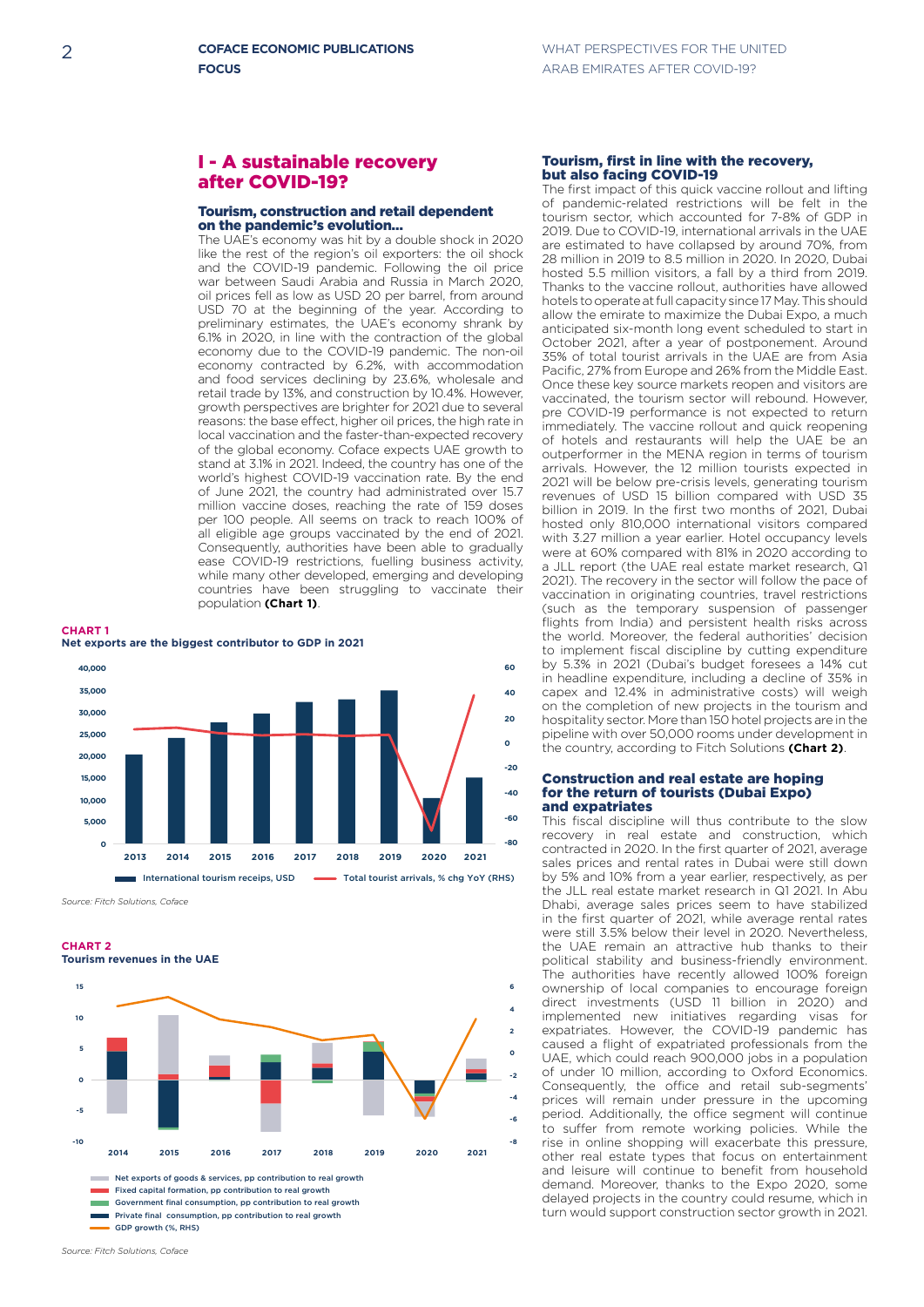#### Retail sales mostly dependent on tourism and the easing of restrictive measures

Rapid vaccination and recovery in tourism flows will positively affect retail sales, albeit gradually. After plunging by 14.3% in 2020 from a year earlier, private consumption is expected to grow by 1.1% in 2021. Government stimulus programs have so far supported this outlook. As of July 2021, the authorities have allocated around USD 9 billion (or 2.5% of GDP) most of which is addressed to companies rather than households. These measures include federal support by reducing fees, taxes and other charges on companies, credit guarantees, tax reimbursements, etc. For households, the government introduced payment deferrals on outstanding instalments and interests on loans and credit cards, water and electricity subsidies, as well as various banking facilities. Consequently, the rebound in private consumption will mostly depend on the vaccination progress and the reopening of the economy. Food and non-alcoholic spending, which has priority for consumers, should increase by 3.3% in 2021 compared with 2020, according to Fitch Solutions. Household goods is another segment that will benefit from the post-pandemic recovery: sales are expected to increase by 4.9% in 2021, after declining by 9.2% in 2020, supported by pent-up demand as consumers postponed their big ticket purchases during the pandemic. Having said that, due to changing consumption habits and the economic contraction of last year, consumers are expected to remain price sensitive and opt for more discount-priced goods. This may lead to an increase in turnover for companies having business lines in low and medium-end market segments.

## II - Oil and transport are surfing on the recovery of the global economy and trade

## Oil revenues remain cardinal in the UAE

Rising oil prices will also help the UAE's economic recovery as oil accounts for around 30% of GDP and 50% of fiscal revenues. So far, in 2021, oil prices have increased by nearly 50% from end-2020 to hover around USD 73 per barrel on the back of rising global demand and some supply disruptions. The UAE exports around 90% of their oil to Asia, which indicates that the economic recovery for major buyers, such as Japan, South Korea and China, will be crucial for the UAE's export revenues. The terms of the OPEC+ (the Organization of the Petroleum Exporting Countries and its allies) deal agreed on in April 2020 - to cut oil output by 10 million barrels per day (b/d) in May and June 2020 to support ailing oil prices - were penalizing the UAE. Their reference production and quota were at 3.168 million b/d and 2.7 million b/d, respectively. This was below the UAE's latest capacity of 4 million b/d, meaning the country was allowed to produce around 68% of its capacity compared with nearly 85% for Russia and Saudi Arabia. As a result, the UAE opposed the OPEC+ proposal for higher quotas in July 2021 asking for a review of their baseline.

After a breakdown in talks, the UAE and Saudi Arabia agreed on a new production baseline of 3.5 million b/d effective from May 2022 onwards. The UAE need their oil revenues to finance their economic diversification strategy and expand their capacities into other segments of the oil sector. Despite these short-term challenges, the outlook remains positive for the UAE oil sector, in line with some investment projects aiming at expanding the country's production capacity. Abu Dhabi National Oil Company (ADNOC) plans to increase its capacity by an additional 600,000 b/d at the al-Ruwais refinery. It also aims at additional gas and oil production through n n n

new investments, like in the Northwest offshore region, to meet the country's increasing demand for gas. In late 2020, ADNOC received the Abu Dhabi Supreme Council's (SPC) approval to invest USD 122 billion over the next five years to expand the UAE's hydrocarbon reserves. After falling by nearly 10% on an annual basis to 2.8 million b/d in 2020, the UAE's oil production stood at 2.68 million b/d as of June 2021. However, constraints on production and delays in starting the projects could weigh on the expansion of the country's current production capacity, and thus limit the revenues needed to finance the economic diversification in an environment where tourism revenues remain under pressure due to COVID-19 cases.

#### As a regional hub, the UAE benefit from the recovery in international trade

The resilience of the economic recovery from the COVID-19 crisis will also depend on the continuity of the regional hub role of the UAE. The country is the key centre of sea, land and air transport connections. Port of Jebel Ali is the world's ninth largest port and serves the Gulf, Africa and the Indian subcontinent. The rise in international trade volumes (Coface estimate at 11% for 2021) thanks to the reopening of economies and the acceleration in global vaccination efforts will support the UAE's trade, which is expected to reach USD 540 billion in 2021 compared with USD 478 billion in 2020. Hydrocarbon accounts for around 20% of total merchandise export revenues. As the country's key reexported goods consist of mineral products, plastics, chemicals, metals and transport vehicles, they are very sensitive to global commodity prices. The recovery in all these categories will increase road freight during 2021 and 2022 by 3% and 2.9%, respectively, from a year earlier, as per Fitch Solutions. Stronger domestic demand and the organization of the Expo 2020 between October 2021 and March 2022 will drive demand for road freight, but also for airfreight.

The transportation by air of emergency healthcare products needed for the fight against COVID-19 will also boost airfreight demand in the short-term. Air freight tonnes-km is expected to increase by 7.5% in 2021 from a year earlier and by 6.9% in 2022. These positive dynamics will also support traffic in the UAE's key ports in 2021 and 2022. Container throughput in 2021 is expected to increase by 5.2% at the port of Khalifa and by 2.9% at the port of Jebel Ali. However, a rise in COVID-19 cases and a renewed wave of lockdowns in the global economy might weigh on this positive outlook. The small population of the UAE (10 million) leaves the country vulnerable to fluctuations in international trade volumes. The efforts from other countries in the region to become transport hubs increase the competition for the UAE. Saudi Arabia said it would invest USD 133 billion in the transport sector, which is a key pillar of the Kingdom's 2030 Vision plan. Qatar, which will host the 2022 FIFA World Cup, has also made significant investments within its Qatar Expressway Programme that should deliver over 800 kilometres of new roads across 78 projects. Conversely, the fiscal discipline that the UAE government implements in order to narrow the budget deficit may represent a drag on further investment opportunities in the sector.

Under these new global economic conditions induced by COVID-19, building new alliances has become more important to seize new opportunities. The efforts for normalization of the relations between the UAE and Israel can be analysed for this purpose. On the other hand, recent disagreements with Saudi Arabia during the OPEC+ talks could create new challenges.